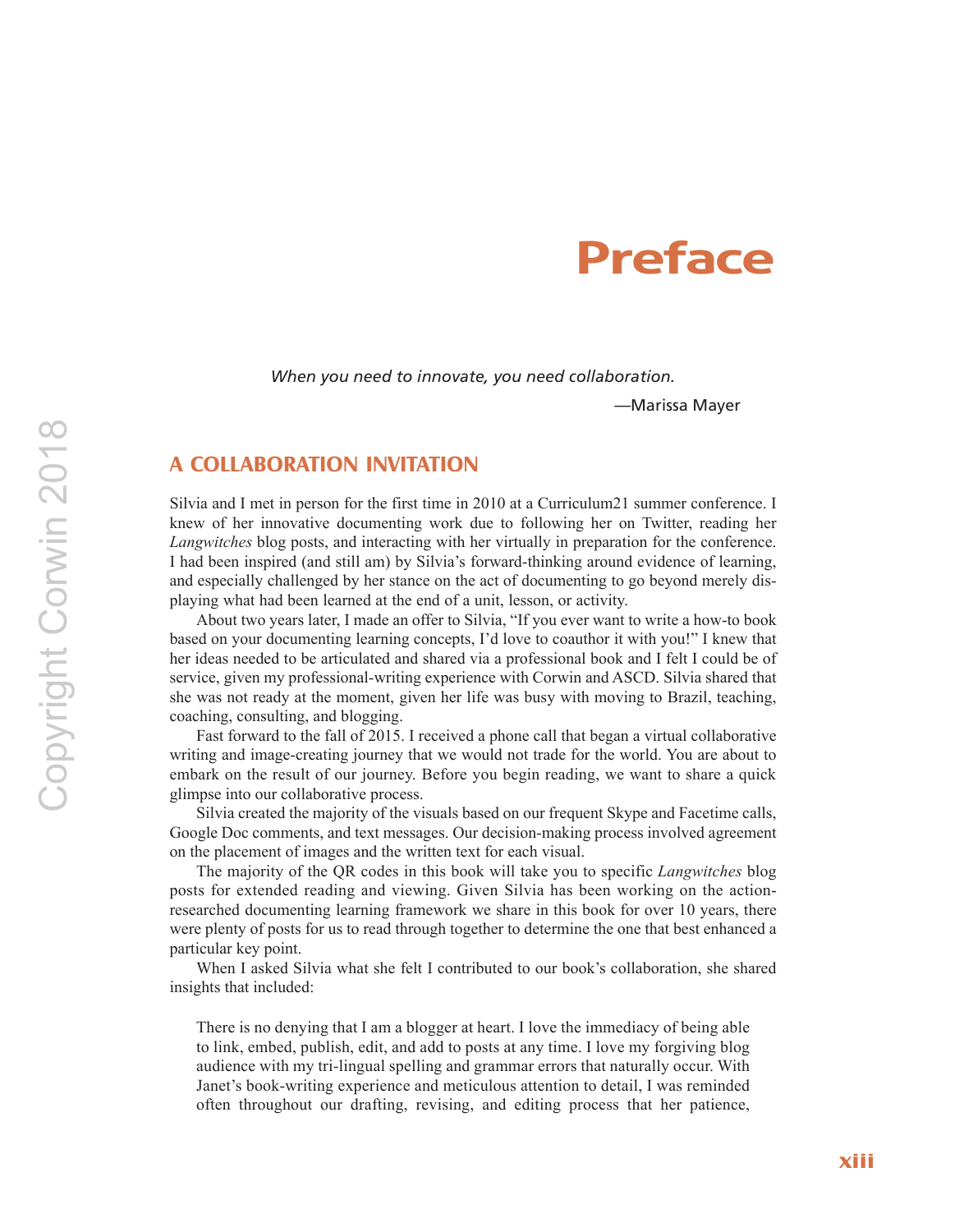explanations, and editing of my German run-on sentences and Argentine culturally influenced metaphors helped to make us the perfect writing team for this project.

Just as the opening quote suggests, one learns and grows through collaboration with others. Growth for both of us as textual writers and visual communicators was invaluable. Our hope is that as you read through the chapters and begin to apply what you discover and realize about our documenting learning ideas, phases, and routine, you will find a colleague (or two) with whom to collaborate. Together, you can grow wiser as you begin or make advancements in your classroom and professional documenting learning journeys.

### **A Guide to Documenting Learning Rationale**

We believe, and have found in practice, that the documenting learning framework—making thinking about learning processes *visible, meaningful, shareable,* and *amplified*—provides students and educators (*as active learners*) with an interconnected, metacognitive approach for creating evidence of their learning**.**

Our framework aids learners in owning their learning process, as well as assisting others in their learning growth. When deep learning experiences are visible and involve students directly in the documentation process, it enables them to identify moments worth remembering. When teachers are co-creators with their students, both gain valuable insights that inform future learning and empower students as engaged learners.

Educators will find the information shared in this book thought-provoking and invaluable for improving pedagogical and heutagogical practices, including those involved in

- personalized learning and ensuring student voice,
- contemporary learning and assessment alternatives,
- competency-based classrooms,
- technology integration that transforms teaching and learning,
- social-media engagement to foster learning and teaching,
- Reggio Emilia's framework for pedagogical documentation, or
- becoming a National Board Certified teacher.

As the title indicates: This book is a *guide*: a *how-to* that provides insights into contemporary learning and teaching documentation practices in classroom and professional learning environments. There are other documenting learning books available that have a similar call for observing, recording, interpreting, and sharing to positively impact student engagement and learning. While we were inspired by Reggio Emilia's early learning philosophy, and affirmed by the book *Visible Learners,* which shares practices for fostering K–12 learning through documentation, *A Guide to Documenting Learning* is unique because it

- Extends the use of documentation for all learners—pre-K through lifelong learners
- Uses the power of technology to amplify teaching and learning beyond the walls of classrooms and schools
- Expands students and teachers sharing beyond displaying and discussing their learning with peers at the same school
- Focuses on amplifying to reach from parents and a local community to a global community in dynamic ways